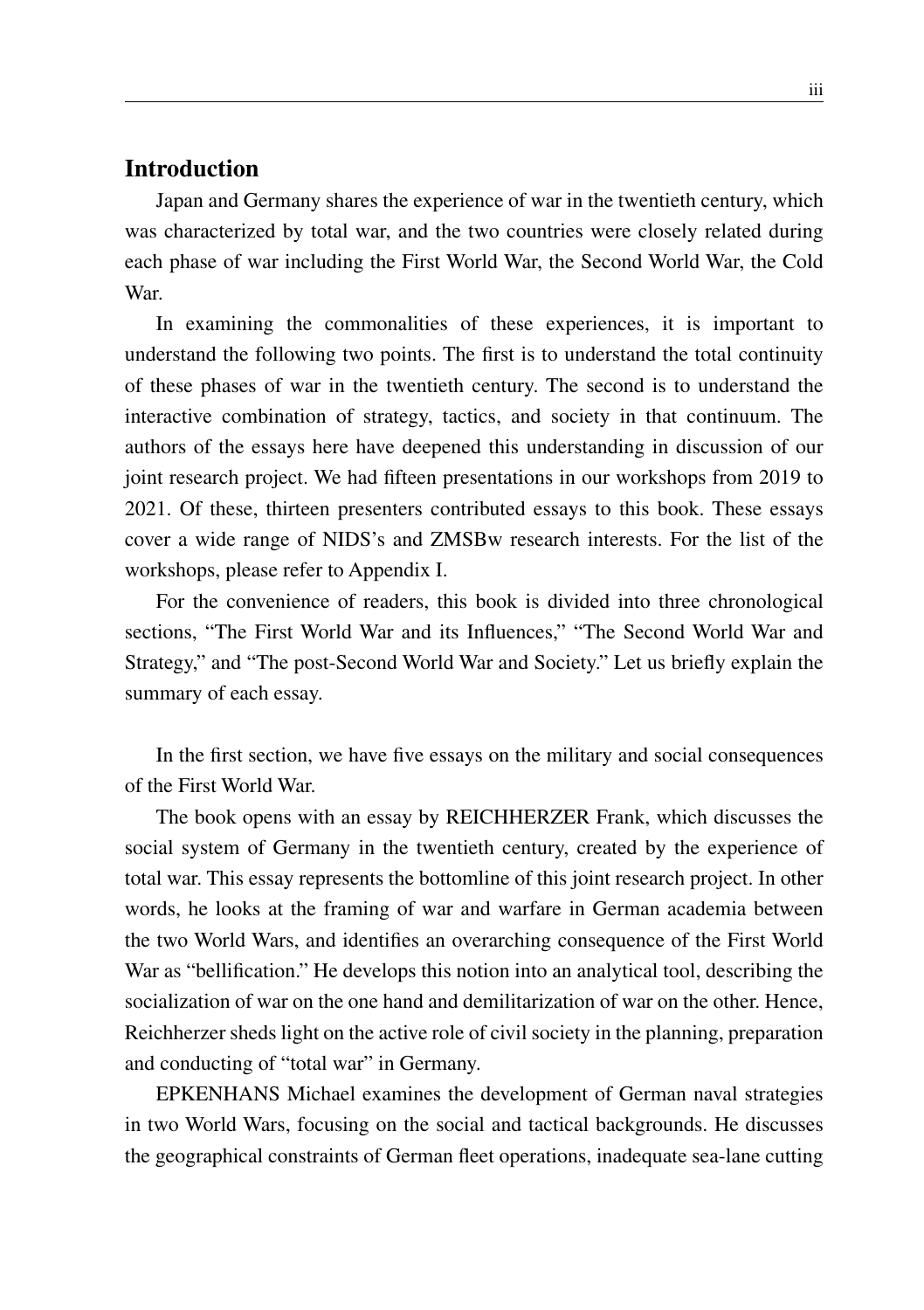capabilities, and the impact of the United States' involvement in the First World War. His conclusion, "Though Germany was no doubt a strong naval power, it had never been a sea power" is highly suggestive.

Turning to the Japanese side, ISHIZU Tomoyuki discusses the impact of Japan's military contributions to the Allies in the First World War upon its political and strategic consequences. He focuses on Japan's efforts to maximize its national interests through negotiations with its allies, most notably Britain, and its acceptance of the Versailles Treaty System. The First World War brought Japan to a new political and strategic environment in the Pacific, a change in the balance of power in the region with the weakening of the European influence. He also discusses the transformation of the Japanese imperialism.

Nextly, ABE Shohei focuses on Japan's strategic and social factors through the process of accepting the infantry tactics of other countries by the Imperial Japanese Army after the First World War. He examines the Japanese Army's efforts to understand and adapt to the war. He shows that the Japanese Army accepted the lessons of the First World War selectively but efficiently under the lack of combat experience and of industrial strength.

At the end of the first section, WERBERG Dennis discusses the political movements of veterans created in interwar German society and their impact on its military of the Second World War. He reveals the complementary opposition within the German right wing by looking at the activity of its veterans' organization "Stahlhelm" [lit. "Steel Helmet"] in the twentieth century. Although both Stahlhelm and the National Socialist Party (NSDAP) were right-wing and mutually intended to exploit each other, they adopted different image on strategies due to the differences in the supporters associated with their political positions. This is a new perspective for understanding the society of the interwar Weimar Republic, especially for Japanese readers.

In the second section, we have five essays which analyze the background of the Japanese and German strategy during the Second World War.

Firstly, SHIMIZU Ryotaro focuses on the strategic decision-making process in Japan's entry into the Second World War, and discusses the human networks and social background, including its intelligence group. He elaborates the conception of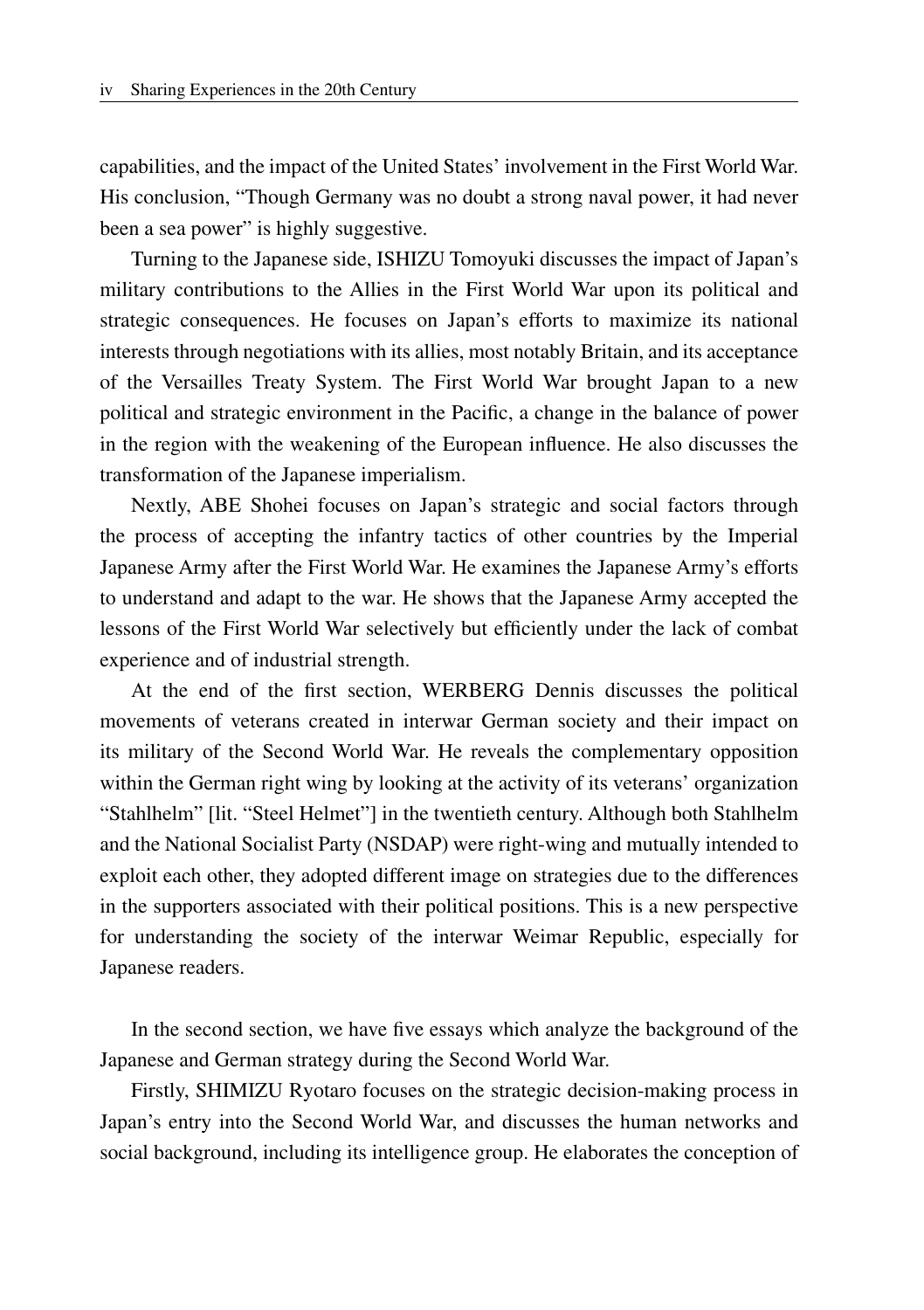"Northbound" in the Imperial Japanese Army and shows how its officers planned and executed the Mukden Incident in 1931, which provoked a severe arms race between Japan and the USSR. The inferiority in this arms race in the Far East encouraged Japan to the alignment with Germany, and this in turn urged Joseph Stalin to appease Adolf Hitler who triggered the Second World War. Shimizu also indicates that Soviet intelligence activities against Japan were extremely intensified in the 1930s, of which the most prominent intelligence group was led by Richard Sorge. Finally, using newly released materials, he analyzes the activities of the Sorge spy ring concerning Japan's strategic decision in July 1941. In spite of the myth of Sorge's great contribution for the defense of Moscow against German aggression, Shimizu concludes that Sorge was puzzled by the "indecision" of the Japanese government.

PÖHLMANN Markus focuses on General Heinz Guderian from multifaceted perspectives, revealing the social and strategic background behind him. Pöhlmann tries to present a new interpretation of Guderian by meticulously tracing his military career. He points out the discrepancy between the general's military career and the content of his autobiography which has been uncritically accepted until now. As a result, it becomes clear that the conventional image of Guderian based on his autobiography is strongly influenced by his cultivation of his image, his selfjustification and disregard for the other's role in the evolution of German armored forces.

Nextly, we have two essays on the analyses of social backgrounds of Japan's strategic shift by SHINDO Hiroyuki and SHOJI Junichiro.

Shindo focuses on the evolution of Japanese strategy during the Pacific War, which generally has been described with a focus on the overall material difference between Japan and the United States. He emphasizes the significance of Japan's interservice conflict which led to the divergence of focus and dispersal of assets in the planning and execution of Japan's wartime strategy.

Shoji analyzes the factors behind the war termination processes of Japan and Germany, which followed quite different paths, and concludes as follows. First, the decision by Japanese leaders to change Japan's war aims from "building the Greater East Asia Co-Prosperity Sphere," to the "preservation of national polity," which was a central Japanese value, and the common acceptance of this revised war aim by Japan's leaders meant that the basic orientation towards war termination had been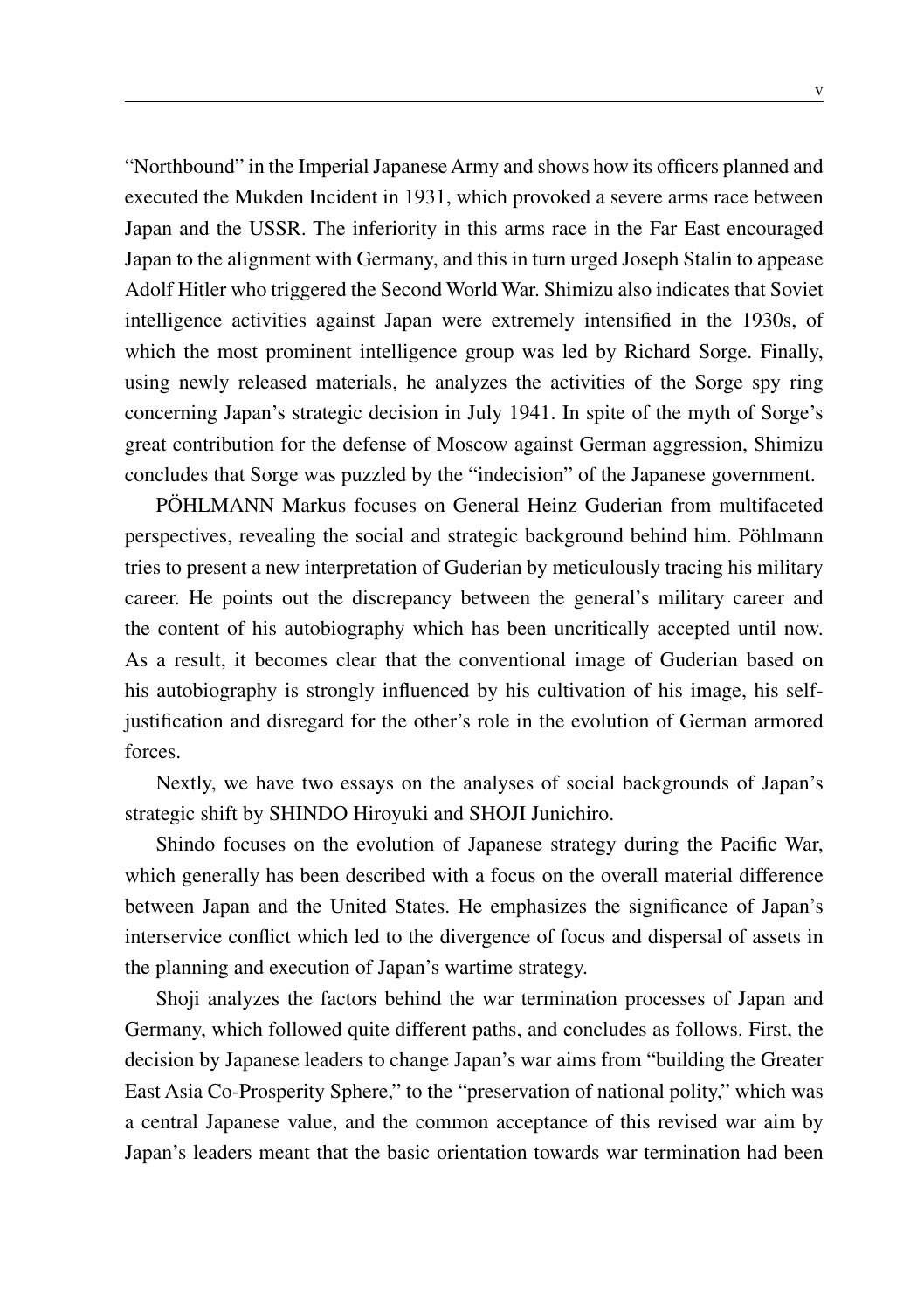made within Japan. Second, a moderate faction existed in both Japan and the United States during the war, and, regardless of the fact that the two nations were at war with each other, a certain "relationship of trust" continued to exist between the two, which promoted the movements towards peace in both nations. Finally, Japan and the United States had different perceptions regarding a campaign for the Japanese Home Islands, and this became a factor in the realization of peace.

At the end of the second section, we have a unique essay by HANADA Tomoyuki. He focuses on the differences in Soviet perceptions of Japanese and German strategy as a background of its strategy. He compares the perspectives of Japan and Germany as seen by the Soviet military leadership, through an analysis of Russian historical archival documents. He reveals that the Soviets had different perspectives both on the purpose of war and the postwar conception for the two nations. He also points out that the Soviet perspective defines Russia's current stance on the territorial issue with Japan.

In the third section, we have three essays that cover the post-Second World War era. Two of these essays, those by KRAFT Ina and REESE Martin analyze the backgrounds of Germany's strategic shift in the post-Cold War.

Kraft describes that the multinational force structures in Europe which originated during the Cold War have evolved in various forms since the end of it. She classifies them into four multinational forms which have developed since the 1990s: NATO command structure, military structure of the EU, multinational Force in NATO (from corps scale to battalion scale), and the national military unit with a multinational character. She explains the motives of their establishment as an efficient means of utilizing military resources, a method of producing a strategic deterrent effect, and a means of political communication.

Reese shows that the post-Cold War expansion of NATO and the need to cope with the Russian power in Eastern Europe caused the new strategic role of Germany to shift from a potential combat zone to a (logistic) "strategic hub." In the context of the recent re-emergence of the Russian threat to NATO's eastern flank, he poses an academic reappraisal of this paradigm shift from the perspective of a historian.

The book closes with an essay by KÄSER Frank, which analyzes the military exchanges between Japan and Germany from the unique perspective of comparative